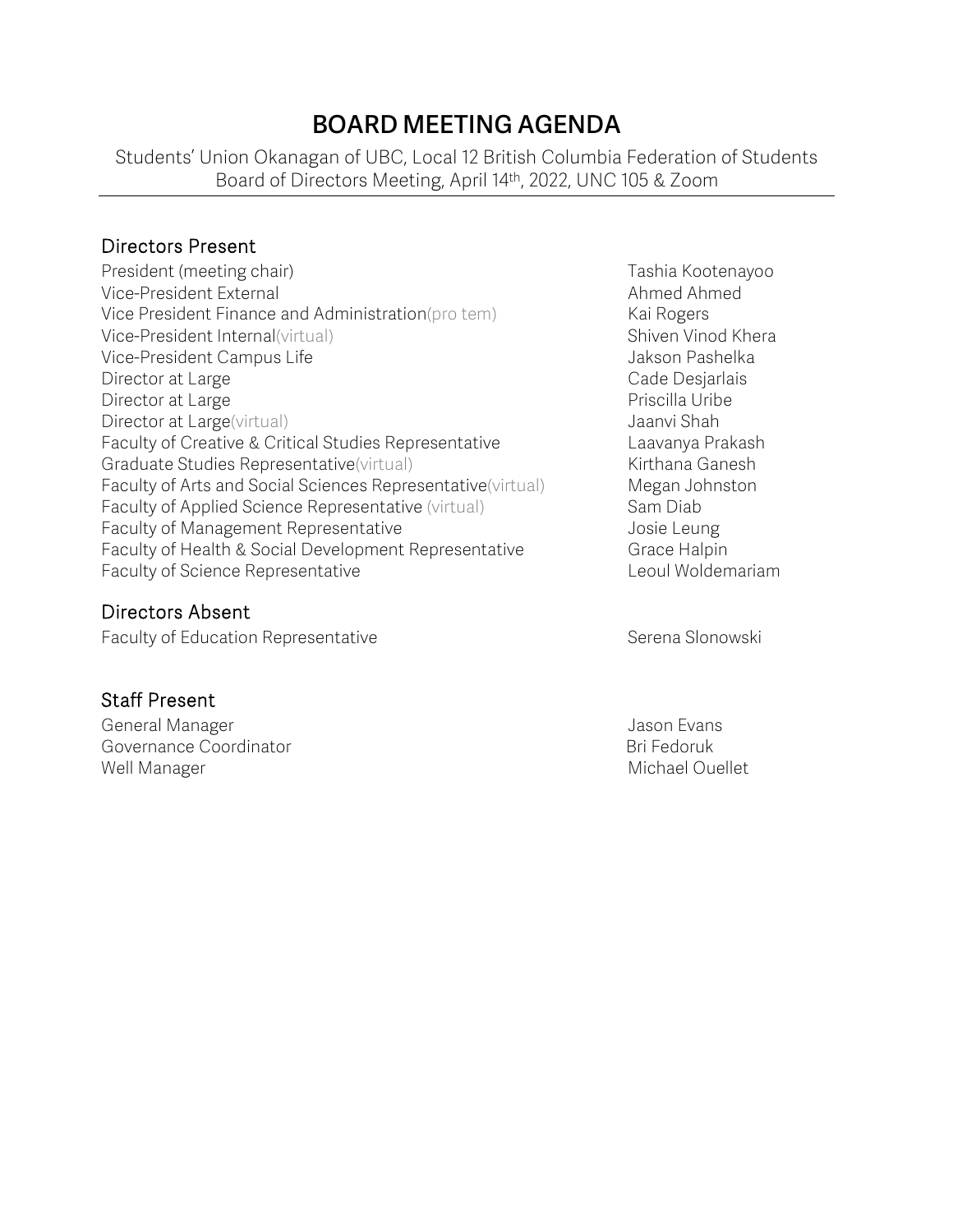### **1.** ACKNOWLEDGEMENT OF TERRITORY

*We would like to acknowledge that we are on the traditional, ancestral territory of the Okanagan Nation. We would like to recognize that learning happened in this place long before this institution was established. It is important that we understand that we are very privileged to be living, working, and learning in these territories that are not our own.*

### **2.** ADOPTION OF AGENDA AND REVIEW OF MEMBERSHIP

22/04/14.01

/

Be it resolved that the agenda be adopted.

### **3.** ADOPTION OF MINUTES FROM PREVIOUS MEETINGS

22/04/14.02

/

Be it resolved that minutes of the meeting held March 30<sup>th</sup>, 2022 be adopted.

#### **4.** PRESENTATIONS

### 4.1 Phoenix Summer Proposal

- **5.** OLD BUSINESS
- **6.** EXECUTIVE REPORTS
- **7.** COMMITTEE BUSINESS
	- 7.1 Executive Committee

# 7.2 Finance Committee

# 22/04/14.03

```
/
```
Be it resolved that minutes of the meeting held April 7<sup>th</sup>, 2022 be adopted.

22/04/14.04

/

Be it resolved that the budget amendment as recommended by the Finance Committee that an additional one hundred thousand dollars (\$100,000 CAD) towards establishing new scholarships of accessibility and increasing the endowment to existing scholarships be approved.

# 7.3 Policy Committee

- 7.4 Campus Life Committee
- 7.5 Campaigns Committee
- 7.6 Oversight Committee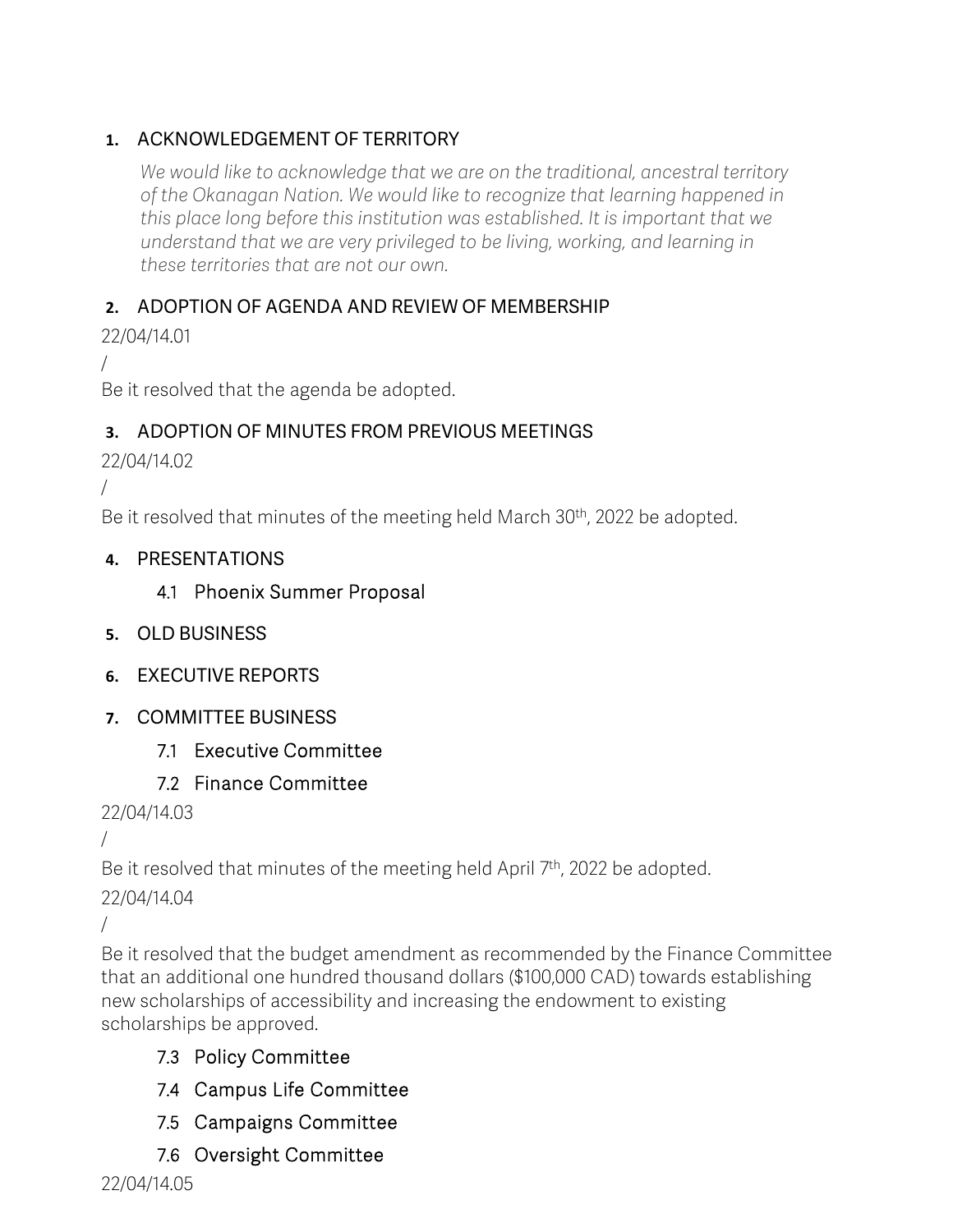/

Be it resolved that minutes of the meeting held April 6<sup>th</sup>, 2022 be adopted.

# 7.7 Graduate Student Committee

22/04/14.06

/

Be it resolved that the graduate student honorarium be distributed as follows:

| Nibirh Jawad | \$50 |
|--------------|------|
| Anne Claret  | \$50 |
| Rina Chua    | \$50 |
| Emily Comeau | \$50 |

### **8.** REPORT ON UNIVERSITY RELATIONS

- 8.1 Board of Governors
- 8.2 Senate
- 8.3 Other University Committees

#### **9.** NEW BUSINESS

### 9.1 Signing Authority

22/04/14.07

/

Be it resolved that Tashia Kootenayoo and Kai Rogers be removed as signing authority on all bank accounts held by the Students' Union of UBC Okanagan, namely the Valley First Credit Union, the Royal Bank of Canada and RBC Dominion Securities as of May 1, 2022 and,

Be it further resolved that Vrushank Kekre and Muhammad Danial Asif be granted signing authority on all bank accounts held by the Students' Union of UBC Okanagan, namely the Valley First Credit Union, the Royal Bank of Canada and RBC Dominion Securities as of May 1, 2022.

# 9.2 Phoenix Summer Funding

22/04/14.08

/

Be it resolved that the Phoenix contract be approved and signed as attached and,

Be it further resolved that the Phoenix be approved for an additional three thousand eight hundred (\$3,800.00) from the media fund.

### 9.3 In-Camera

22/04/14.09

/

Be it resolved that the meeting be moved in-camera.